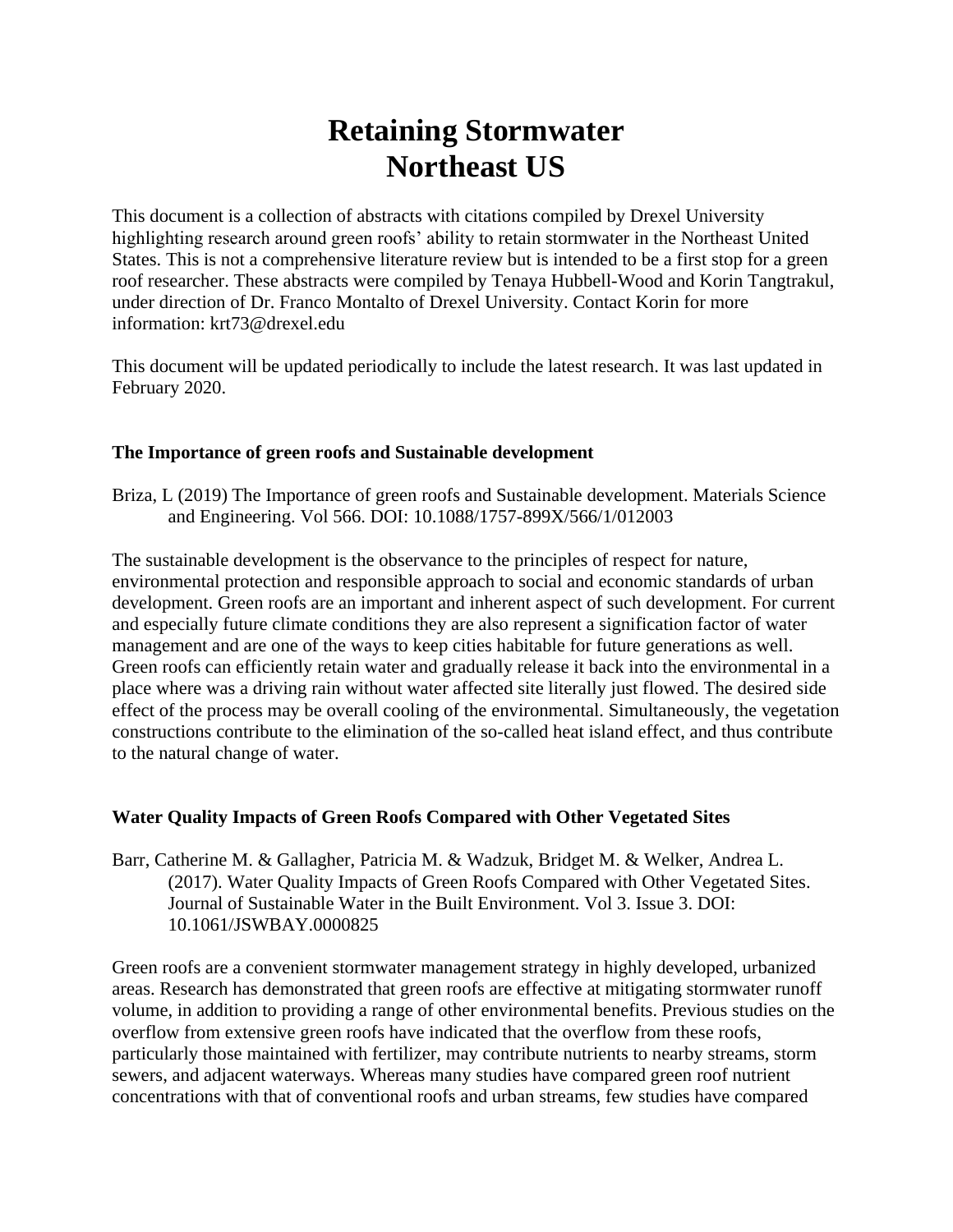green roof effluent with other vegetated systems' effluent. In this study, located in Villanova, Pennsylvania, green roof effluent was evaluated and compared with vegetated land uses (e.g., woods and grass) and other stormwater control measures (e.g., bioinfiltration rain garden and constructed stormwater wetland) typically found in urban watersheds. Effluent samples from all sites were tested and analyzed for concentration and mass loading of nitrogen (nitrate, nitrite, total Kjeldahl nitrogen, and total nitrogen) and phosphorus (orthophosphate and phosphorus). Overall, the green roof effluent concentrations for nitrogen and phosphorus species were statistically different than the other land uses, and often with higher concentrations. The green roof effluent was most statistically similar to the wooded land use. From a mass loading perspective, in terms of unit area of the contributing watershed, the green roof had a higher loading than the other land uses. However, the fertilized green roof exported less than 15 percent of the total input mass of nitrogen and phosphorus, demonstrating that volume reduction aids in managing the effluent.

#### **Chemistry of Stormwater Runoff from a Large Green Roof in Syracuse, NY**

Johnson, Alexander & Davidson, Cliff I. (2017). Chemistry of Stormwater Runoff from a Large Green Roof in Syracuse, NY. International Conference on Sustainable Infrastructure. DOI: 10.1061/9780784481196.005

A green roof can provide a wide variety of ecological benefits in urban environments such as reducing the amount of stormwater runoff. In addition, the growth medium may filter contaminated rainwater, providing runoff that is cleaner than the incoming rain. However, the growth medium might contribute other contaminants, thereby increasing the concentration relative to the rainwater. Thus, field experiments are needed to determine which contaminants are filtered out and which are leached from the growth medium during large rainstorms. It is also possible that some contaminants deposited from the atmosphere are picked up by the runoff.

 To investigate these issues, we determined the chemistry of stormwater runoff from two adjacent rooftops: a 1.5 acre extensive green roof on the Onondaga County Convention Center and a similarly sized gray roof on the war memorial sports arena, both located in downtown Syracuse, New York. We assumed that the same atmospheric contaminants depositing on the green roof are also depositing on the gray roof. This allowed us to compare concentrations of chemical species in the rain, green roof runoff, and gray roof runoff to determine which contaminants are contributed by the rain, by leaching from the growth medium, and by atmospheric deposition. Results from storms sampled in 2014, 2015, and 2016 suggest that sulfate and copper are leached from the growth medium while lead is filtered. Additional experiments will be conducted to better understand the leaching potential of the green roof.

#### **Long-term and seasonal hydrologic performance of an extensive green roof**

Todorov, Dimitar & Driscoll, Charles T. & Todorova, Svetoslava. (2018). Long-term and seasonal hydrologic performance of an extensive green roof. SI Urban Hydrology. DOI: 10.1002/hyp.13175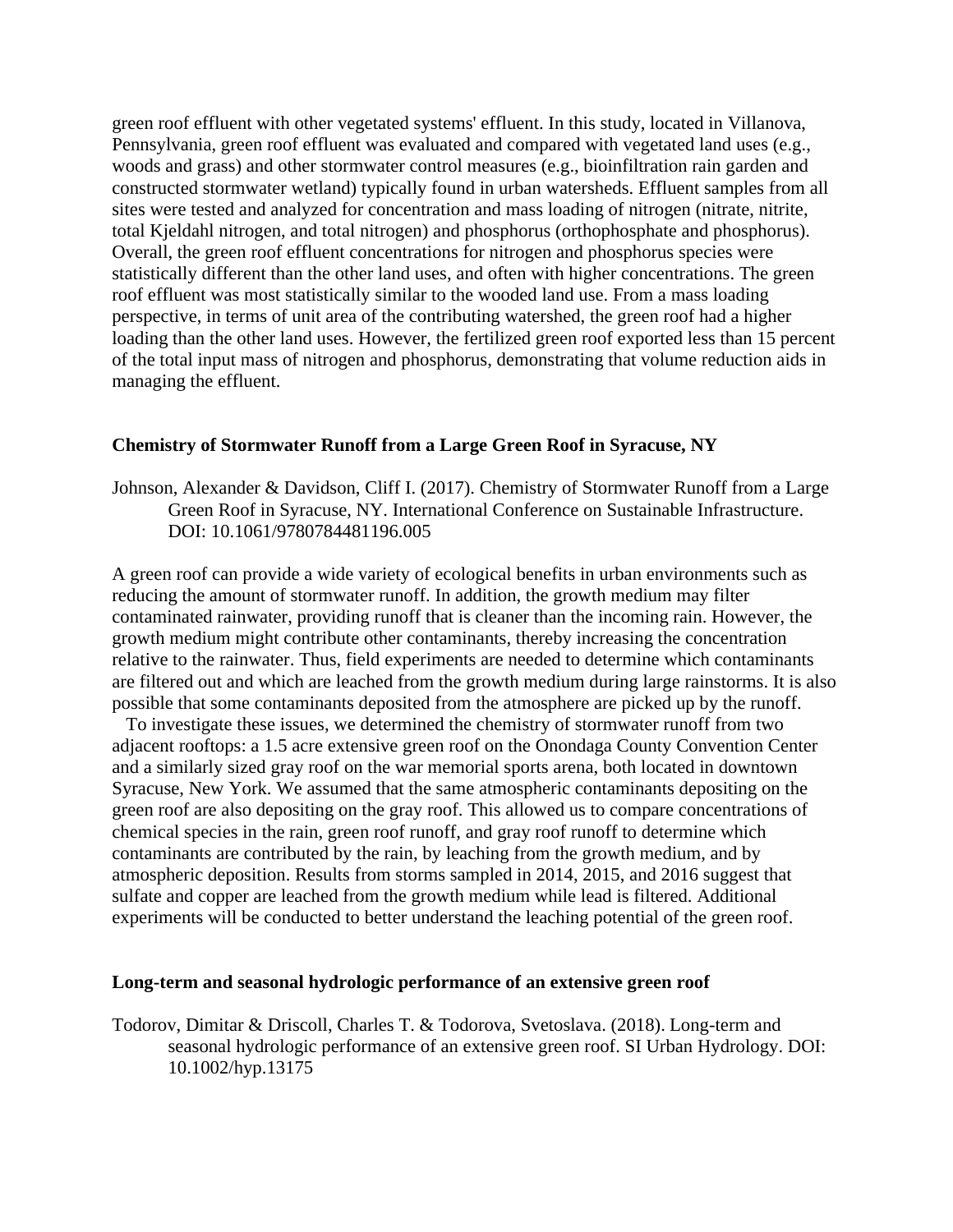Sustainable strategies such as green roofs have been implemented as stormwater management tools to mitigate disturbance of the hydrologic cycle resulting from urbanization. Green roofs, also referred to as vegetated roofs, can improve the urban landscape by reducing heat island effects, providing ecosystem services, and facilitating the retention and treatment of stormwater. Green roofs have received particular attention because they do not require acquisition and development of land and represent an application of biomimicry in design and construction. In this paper, we evaluate the effects of precipitation, evapotranspiration (ET), antecedent dry period (ADP), and seasonal variation on the run-off quantity and distribution of an extensive, sedum covered, green roof on a commercial building in Syracuse, NY, USA. The green roof greatly facilitated retention of precipitation events without significant changes over the 4-year study. The green roof retained on average  $95.9 +/- 3.6%$  (6.5  $+/- 5.6$ mm) per rainfall event, with a range from 75% to 99.6% (33.2 to 3.3mm). However, as precipitation quantity increased, the retention of water decreased. This high water retention capacity was the result of the combined effects of ET, stormwater storage (plants, growth media, and stormwater retention layer), and limited surface run-off from the roof deck due to variation in the sloping of the green roof and the tapered insulation to the deck drains. The water retention capacity of the green roof did not change significantly between growing and nongrowing seasons. Slightly greater precipitation during the growing season coincided with increased ET. Average potential ET during the growing season was approximately 3 times greater than during the nongrowing season. The hydrologic performance of the green roof was not significantly impacted by an ADP greater than 2days.

#### **Storm Water Runoff Mitigation Using a Green Roof**

Bliss, Daninel J. & Neufeld, Ronald D. & Ries, Robert J. (2009). Storm Water Runoff Mitigation Using a Green Roof. Environmental Engineering Science. Vol 26. Number 2. DOI: 10.1089/ees.2007.0186

A prototype green roof was constructed and monitored in Pittsburgh, Pennsylvania, to demonstrate a way to reduce storm water runoff and combined sewer overflow (CSO) events. The large impervious surface area created by urban development in Pittsburgh creates a wet weather flow that the existing combined waste waster and storm water sewer system cannot contend with. Green or vegetated roofs can reduce the amount of storm water that reaches the sewer conveyance system by replacing an otherwise impervious roof with porous soil that retains rainwater and plants that evapotranspire resulting in reduced storm water flows to the sewer system. The prototype green roof reduced the runoff volume by up to 70% compared to a conventionally ballasted roof covering a control portion of the same building. A reduction of at least 20% was found for rainfalls of 1.5 cm (0.60 inches) or less. The green roof also reduced the flow rate of runoff throughout storms. Peak values from the green roof were between 5% and 70% lower than control roof flow rates. For some small storms, the time of peak flow rate was delayed by up to several hours. In general, the green roof delayed the start of runoff and extended the time period of low residual flows that existed at the end of a storm. Water quality tests indicate that in most cases for the storms observed, a first-flush phenomenon was not evident in green roof runoff samples. Levels of phosphorus and chemical oxygen demand (COD)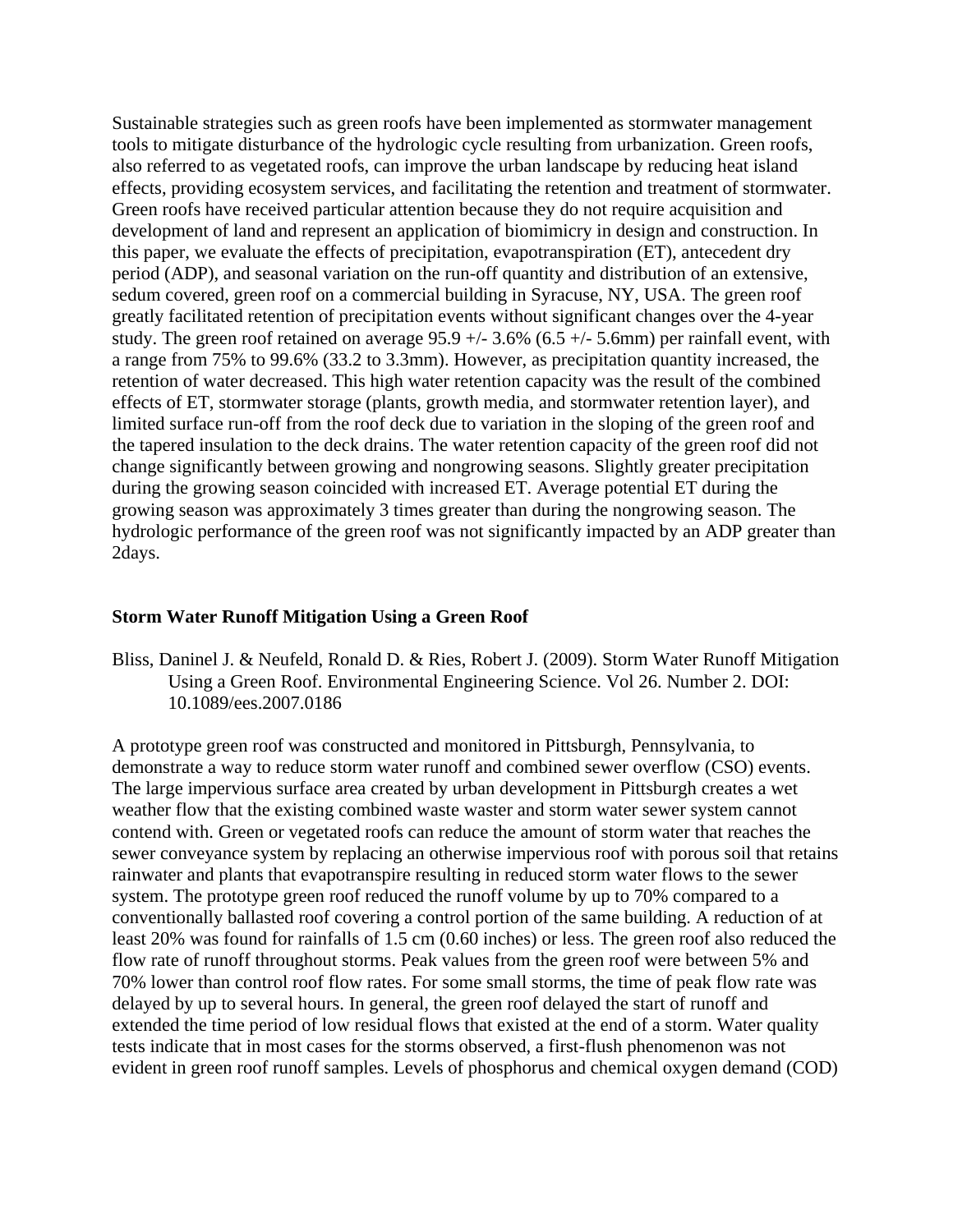were elevated by the green roof. Both the control and green roofs produced runoff that demonstrated neutralization of slightly acidic rainfall.

## **Supporting Sustainable Service-System Design: A Case Study on Green-Roof Design with InDeaTe Template and Tool at Syracuse, New York**

Acharya, Shakuntala & Ghadge, Kiran & Uchil, Praveen & Flynn, Carli & Johnson, Alexander & Squier, Mallory & Yang, Yige & Yang, Xiaoliang & Davidson, Cliff & Ameta, Gaurav & Rachuri, Sudarsan & Chakrabarti, Amaresh. (2017). Supporting Sustainable Service-System Design: A Case Study on Green-Roof Design with InDeaTe Template and Tool at Syracuse, New York. 19-33. DOI: 10.1007/978-981-10-3521-0\_2.

InDeaTe Tool and Template is a sustainable design support, aimed at imbibing and improving the sustainability considerations in any design. This paper presents a case-study on 'design of green roof', a type of green infrastructure, to combat the existing issues of Stormwater Management in Syracuse. The primary objective of the design project is to design (or re-design) a green roof that will store stormwater for enough time during a reasonably strong storm so that the capacity of the Syracuse Metro treatment plant would not be exceeded. A second objective is to incorporate low environmental impact materials when designing the green roof so that the final design is more sustainable. The case study discussed in this paper, illustrates how the use of InDeaTe Tool not only improved sustainability considerations and led to many creative solutions, but could be used for design of more sustainable service systems.

## **Use of organic wastes to create lightweight green roof substrates with increased plantavailable water**

Xue, M. & Farrell, C. (2020) Use of organic wastes to create lightweight green roof substrates with increased plant-available water. Urban Forestry & Urban Greening. Vol 48. DOI: 10.1016/j.ufug.2019.126569.

Substrate design is important for stormwater retention and plant survival on green roofs. Green roof substrates are mostly inorganic, providing long-term stability, while organic components (<20% v/v) reduce substrate weight and increase water retention, depending on rate and type. Selection of organic components depends on availability and organic waste materials can improve sustainability and reduce costs. We aimed to use organic waste materials to create lightweight substrates with good aeration and increased plant-available water (PAW) to support plant growth on green roofs. We evaluated the effects of five locally available organic waste components (coarse coir, fine coir, composted green waste, almond hull, and pistachio shell) on the physical and chemical properties of a scoria-based substrate when added at 0, 5, 10, 15, and 20% by volume. We also examined their phytotoxic effects on plant growth using lettuce (Lactuca sativa) as bioassay species. Overall, higher rates (15–20 % v/v) of coarse coir, fine coir and composted green waste all reduced substrate weight and improved PAW. Pistachio shells and almond hulls reduced saturated bulk density but adversely affected plant growth, likely due to phenolic compounds. For the other amendments, rates above 10–15 % addition also decreased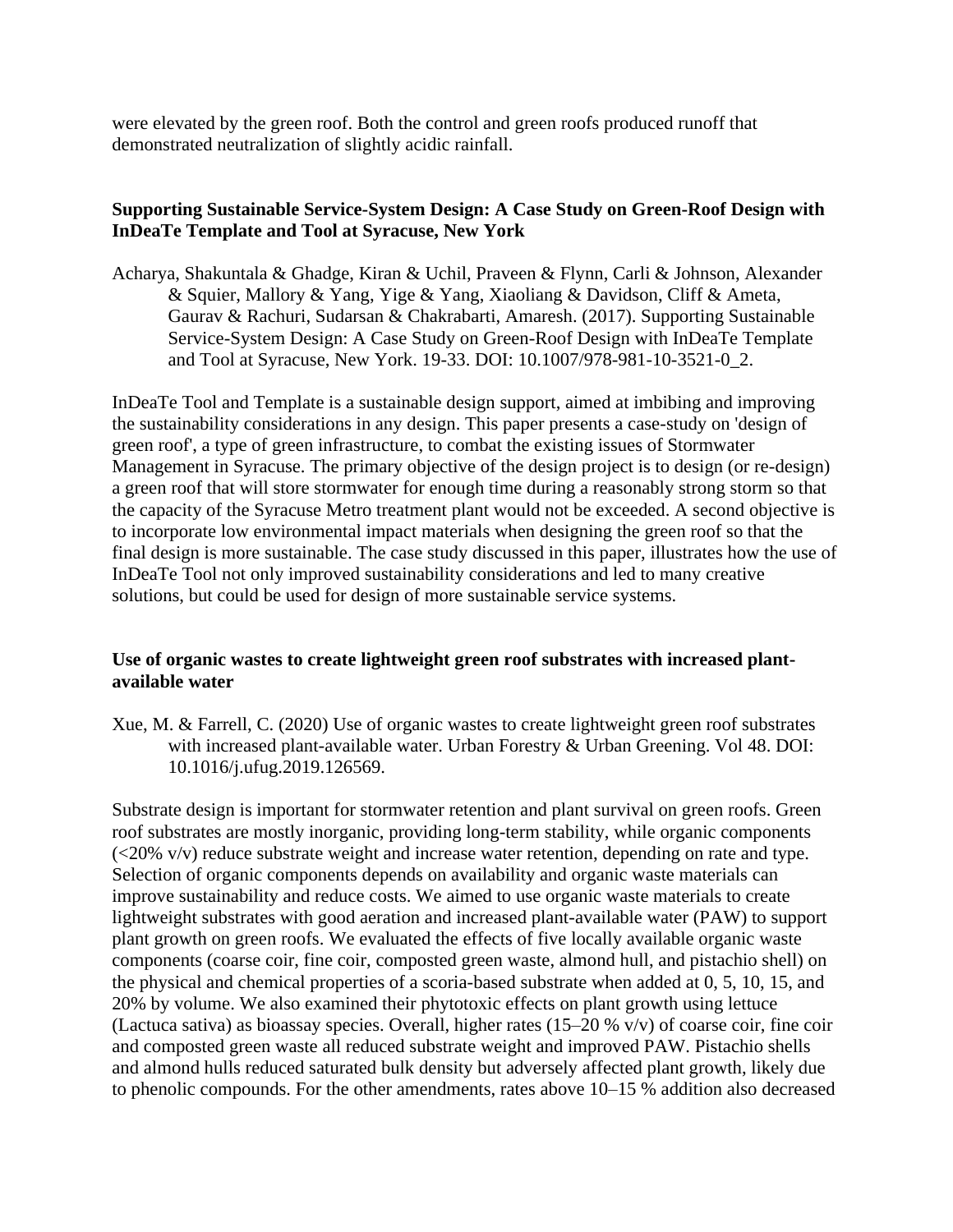root and shoot growth in lettuce. This indicates a potential trade-off between water availability and growth in these substrates. Therefore, if a green roof needs to be amended to reduce weight but have improved PAW, coarse coir, fine coir and composted green waste would be the best choices.

#### **Hydrological performance of extensive green roofs in New York City: observations and multi-year modeling of three full-scale systems**

Carson, T.B & Marasco, D.E. & Culligan, P.J. & McGillis, W.R. (2013). Hydrological performance of extensive green roofs in New York City: observations and multi-year modeling of three full-scale systems. Environmental Research Letters. Vol 8. Number 2. DOI: 10.1088/1748-9326/8/2/024036

Green roofs can be an attractive strategy for adding perviousness in dense urban environments where rooftops are a high fraction of the impervious land area. As a result, green roofs are being increasingly implemented as part of urban stormwater management plans in cities around the world. In this study, three full-scale green roofs in New York City (NYC) were monitored, representing the three extensive green roof types most commonly constructed: (1) a vegetated mat system installed on a Columbia University residential building, referred to as W118; (2) a built-in-place system installed on the United States Postal Service (USPS) Morgan general mail facility; and (3) a modular tray system installed on the ConEdison (ConEd) Learning Center. Continuous rainfall and runoff data were collected from each green roof between June 2011 and June 2012, resulting in 243 storm events suitable for analysis ranging from 0.25 to 180 mm in depth. Over the monitoring period the W118, USPS, and ConEd roofs retained 36%, 47%, and 61% of the total rainfall respectively. Rainfall attenuation of individual storm events ranged from 3 to 100% for W118, 9 to 100% for USPS, and 20 to 100% for ConEd, where, generally, as total rainfall increased the per cent of rainfall attenuation decreased. Seasonal retention behavior also displayed event size dependence. For events of 10-40 mm rainfall depth, median retention was highest in the summer and lowest in the winter, whereas median retention for events of 0-10 mm and 40+ mm rainfall depth did not conform to this expectation. Given the significant influence of event size on attenuation, the total per cent retention during a given monitoring period might not be indicative of annual rooftop retention if the distribution of observed event sizes varies from characteristic annual rainfall. To account for this, the 12 months of monitoring data were used to develop a characteristic runoff equation (CRE), relating runoff depth and event size, for each green roof. When applied to Central Park, NYC precipitation records from 1971 to 2010, the CRE models estimated total rainfall retention over the 40 year period to be 45%, 53%, and 58% for the W118, USPS, and ConEd green roofs respectively. Differences between the observed and modeled rainfall retention for W118 and USPS were primarily due to an abnormally high frequency of large events, 50 mm of rainfall or more, during the monitoring period compared to historic precipitation patterns. The multi-year retention rates are a more reliable estimate of annual rainfall capture and highlight the importance of long-term evaluations when reporting green roof performance.

## **Assessing the Retention Capacity of an Experimental Green Roof Prototype**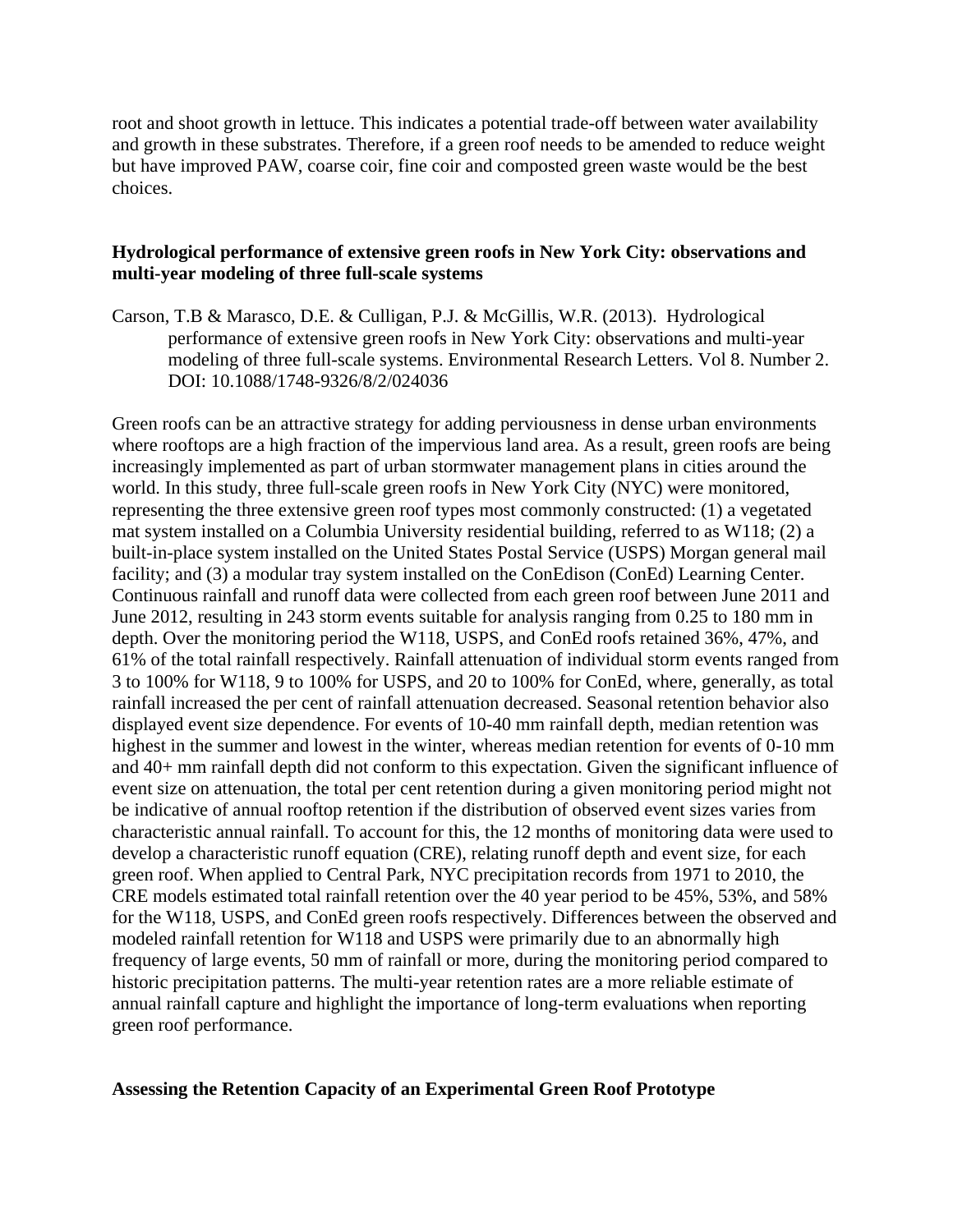Da Silva, Mariana & Najjar, Mohammad K. & Hammad, Ahmed W. A. & Haddad, Assed & Vezquez, Elaine. (2019) Assessing the Retention Capacity of an Experimental Green Roof Prototype. Water. Vol 12. Issue 1. 195-204. DOI: 10.3390/w12010090.

Cities with high urbanization produce impervious areas. Drainage network overload results in recurring flooding. Much of the damage could be prevented through proper urban planning and good drainage practices. While Low Impact Development techniques have been known for several years, it is essential to encourage the association of this type of technology with conventional micro-drainage structures to increase rainfall runoff at the source where it is generated. Thus, the present work aims to analyze the efficiency of the use of the green roof technique in reducing the peak of the flow and the retention capacity when subjected to heavy rains at the building scale, and also explores its effects in tropical climatic zones with measurements during the summer and fall. The method used was experimental analysis of the Green Roof prototype with bromeliad's at CESA-UFRJ, whose main results are the hydrogram of each rain event and the runoff coefficient for rainfall in the range of 100 mm/h and 150 mm/h.

#### **A New Method to Determine How Compaction Affects Water and Heat Transport in Green Roof Substrates**

Sandoval, Victoria & Suarez, Francisco (2019) A New Method to Determine How Compaction Affects Water and Heat Transport in Green Roof Substrates. Applied Sciences. Vol 9. Issue 21. 4697. DOI: 10.3390/app9214697.

Although compaction affects water and heat transport processes in porous media, few studies have dealt with this problem. This is particularly true for substrates, which are artificial porous media used for engineering and technological solutions, such as in vegetated or green roofs. We propose a methodology to study the effect of substrate compaction on the characterization of physical, hydrodynamic and thermal properties of five green roof substrates. The methodology consists in a parametric analysis that uses the properties of a substrate with known bulk density, and then modifies the substrate properties to consider how compaction affects water and heat fluxes. Coupled heat and water transport numerical simulations were performed to assess the impact of the changes in the previous properties on the hydraulic and thermal performance of a hypothetical roof system. Our results showed that compaction reduced the amplitude of the fluctuations in the volumetric water content daily cycles, increasing the average water content and reducing the breakthrough time of the green roof substrates. Compaction changes the thermal behavior of the green roof substrates in different ways for each substrate due to the dependence of the air, water and soil fraction of each substrate.

## **Influence of the Hydrogel Amendment on the Water Retention Capacity of Extensive Green Roof Models**

Deska, Iwona Katarzyna & Mrowiec, Maciej & Ociepa, Ewa & Lewandowska, Agnieszka (2020). Influence of the Hydrogel Amendment on the Water Retention Capacity of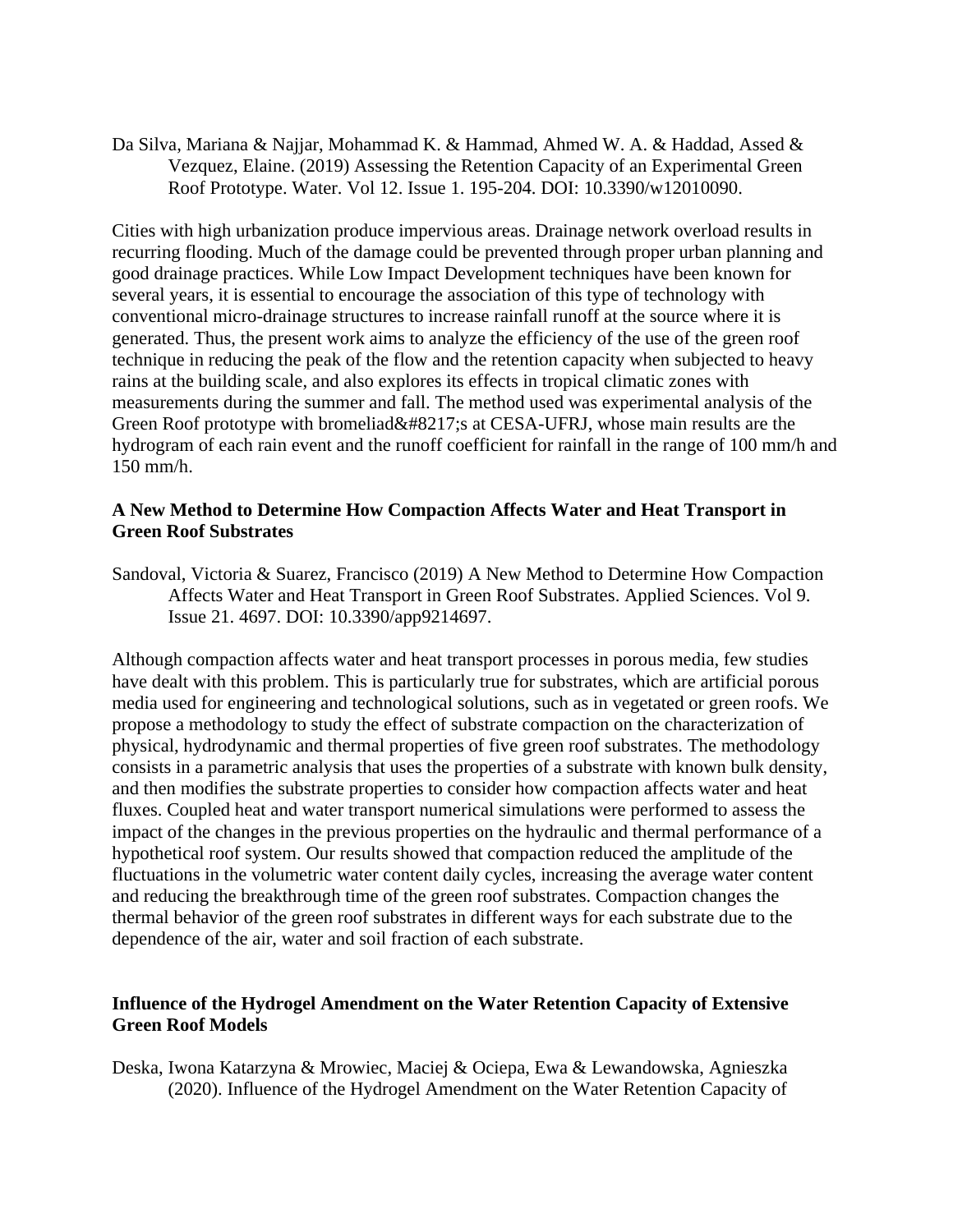Extensive Green Roof Models. Journal of Ecological Engineering. Vol 21. Issue 1. 195- 204. DOI: 10.12911/22998993/112763.

The goal of the research was to investigate the retention capacity of six green roof models (SHP1, SHP2, SHP3, SH, S, and SP) constructed with use of plastic garden trays, drainage elements Floradrain FD 25, filter sheets SF, and the extensive substrate. Models SHP1 and SHP2 were constructed in March 2017, models SHP3 and SH – in November 2017, and models S and SP – in April 2018. Models SHP1, SHP2, SHP3, and SP contained the plants (the goldmoss stonecrop). The substrates of Models SHP1, SHP2, SHP3, and SH contained the hydrogel amendment. The investigations were conducted with use of simulated (and partially natural) precipitations. The water retention capacity of each green roof model was established based on the difference between rain volume and the volume of runoff from model. The results show that green roofs can be useful stormwater management tools. The calculated stormwater retention rates ranged from 29.50 % to 85.15%. In most cases the best water retention capacity had model SHP3, constructed in November 2017 and planted in April 2018, containing substrate amended with superabsorbent (cross-linked potassium polyacrylate). The similarly constructed models SHP1 and SHP2, which were built in March 2017, in some cases have lower water retention capacity. These models contained older hydrogel and were overgrown with older, smaller, and worse looking plants, partially supplanted by mosses. Such results indicate that the efficiency of hydrogel may decrease over time. In many cases the models S (not vegetated, without hydrogel), SH (not vegetated, with substrate containing hydrogel), and SP (vegetated, without hydrogel) had slightly lower water retention capacity. The results of investigations indicate that there was a relatively strong positive linear correlation between retention depth and duration of antecedent period elapsed since preceding total (or substantial) saturation of green roofs (labelled in the paper as period since total saturation - PSTS). The weather conditions i.e. air temperature and relative permeability as well as PSTS are very important parameters that influence the retention capacity of green roof models. Result show that duration of PSTS can be stronger correlated with retention depth than antecedent dry period (ADP) elapsed since the end of last precipitation, regardless of its depth.

#### **Quantifying Evapotranspiration from Urban Green Roofs: A Comparison of Chamber Measurements with Commonly Used Predictive Methods**

Marasco, D.E. & Hunter, B.N. & Culligan, P.J. & Gaffin, S.R. & McGillis, W.R. (2014). Quantifying Evapotranspiration from Urban Green Roofs: A Comparison of Chamber Measurements with Commonly Used Predictive Methods. Environ Sci Technol. Vol 48. Issue 17. DOI: 10.1021/es501699h

Quantifying green roof evapotranspiration (ET) in urban climates is important for assessing environmental benefits, including stormwater runoff attenuation and urban heat island mitigation. In this study, a dynamic chamber method was developed to quantify ET on two extensive green roofs located in New York City, NY. Hourly chamber measurements taken from July 2009 to December 2009 and April 2012 to October 2013 illustrate both diurnal and seasonal variations in ET. Observed monthly total ET depth ranged from 0.22 cm in winter to 15.36 cm in summer. Chamber results were compared to two predictive methods for estimating ET; namely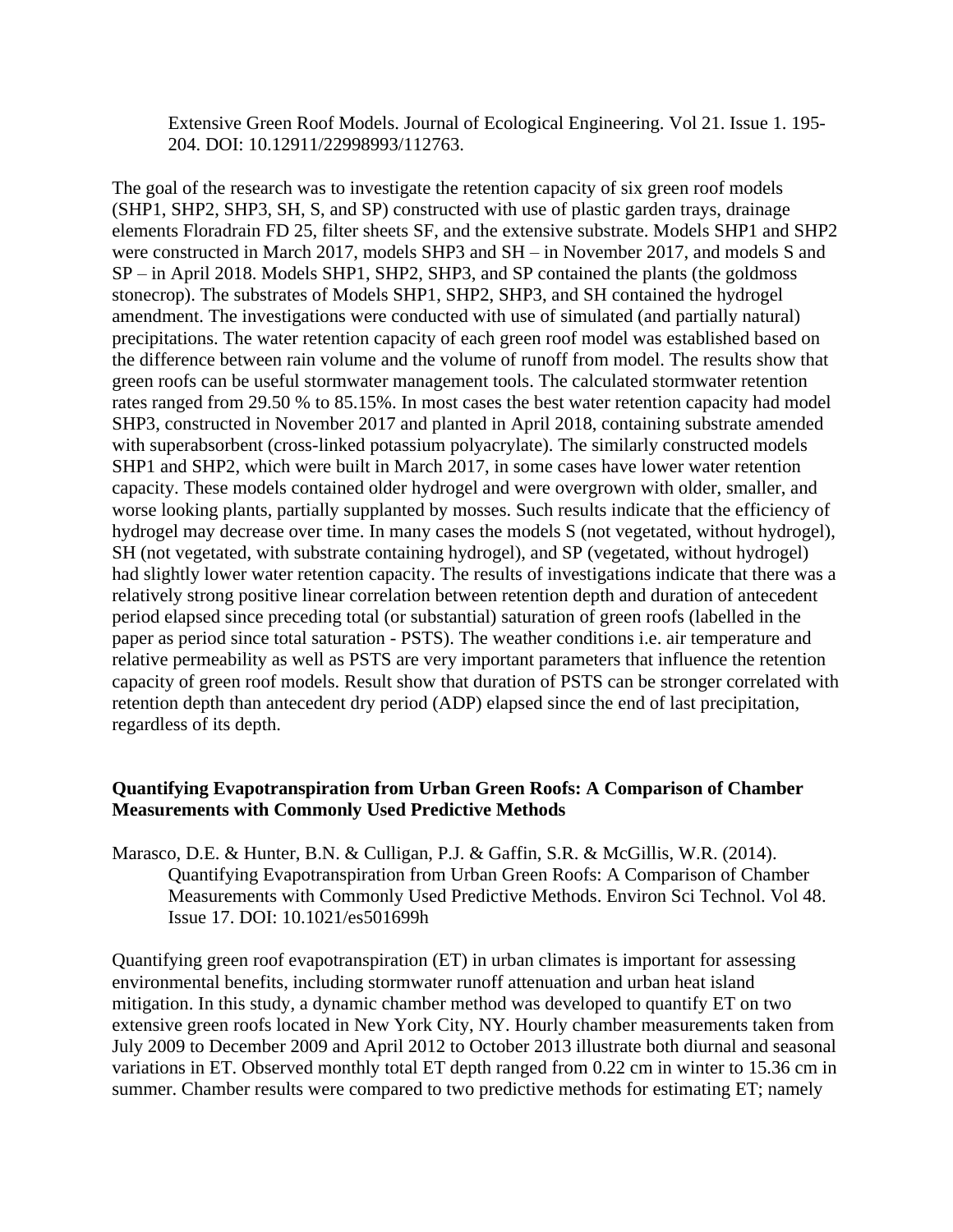the Penman-based ASCE Standardized Reference Evapotranspiration (ASCE RET) equation, and an energy balance model, both parametrized using on-site environmental conditions. Dynamic chamber ET results were similar to ASCE RET estimates; however, the ASCE RET equation overestimated bottommost ET values during the winter months, and underestimated peak ET values during the summer months. The energy balance method was shown to underestimate ET compared the ASCE RET equation. The work highlights the utility of the chamber method for quantifying green roof evapotranspiration and indicates green roof ET might be better estimated by Penman-based evapotranspiration equations than energy balance methods.

## **Hydrological and thermal response of green roofs in different climatic conditions**

Arkar, C & Domjan, S. & Majkovic, D. & Sumi, J. & Medved, S. (2019) Hydrological and thermal response of green roofs in different climatic conditions. Earth and Environmental Science. Vol 323. DOI: 10.1088/1755-1315/323/1/012063.

The paper presents a study on the thermal and hydrological response of lightweight extensive green roofs with lightweight mineral wool growing media in different European climate conditions. The green roof heat and mass transfer model was developed and experimentally validated. It was then integrated into a developed software tool for the whole year analysis of the green roof thermal and hydrological performance. The results of performed numerical analysis showed that heat losses in heating season and heat gains in summer months of the green roof is smaller compared to the reference non-vegetated roof in all considered climate conditions and depends on thickness of lightweight mineral wool growing media and especially on the green roof's irrigation scenario. The results of numerical analyses also demonstrated that the water retention of green roofs can be considerably improved if irrigation scenario considers the weather forecast. The weather forecast based green roofs´ irrigation also improves retention at stormwater events.

#### **"PET tool" – a software tool for lightweight extensive green roofs performance analyses**

Arkar, C & Domjan, S. & Majkovic, D. & Sumi, J. & Medved, S. (2019) "PET tool" – a software tool for lightweight extensive green roofs performance analyses. Earth and Environmental Science. Vol 323. DOI: 10.1088/1755-1315/323/1/012065.

Due to energy, environmental, and social benefits, green roofs are recognized as a bioclimatic technology and sustainable construction systems and are becoming a predominant solution in connection with urban planning and building envelope retrofitting. To support design and marketing of Urbanscape® lightweight extensive green roofs a special software tool was developed, which is presented in the paper. Performance evaluation tool (PET tool) is validated based on extensive and continuous 5-years in-situ monitoring of thermal and hydrological response of different Urbanscape green roofs. The key performance indicators of Urbanscape green roofs are evaluated based on calculated thermal and hydrological response. To emphasize the advantages of green roofs thermal response and performance indicators are determined also for non-vegetated roof for the same boundary conditions. PET tool enables i) evaluation of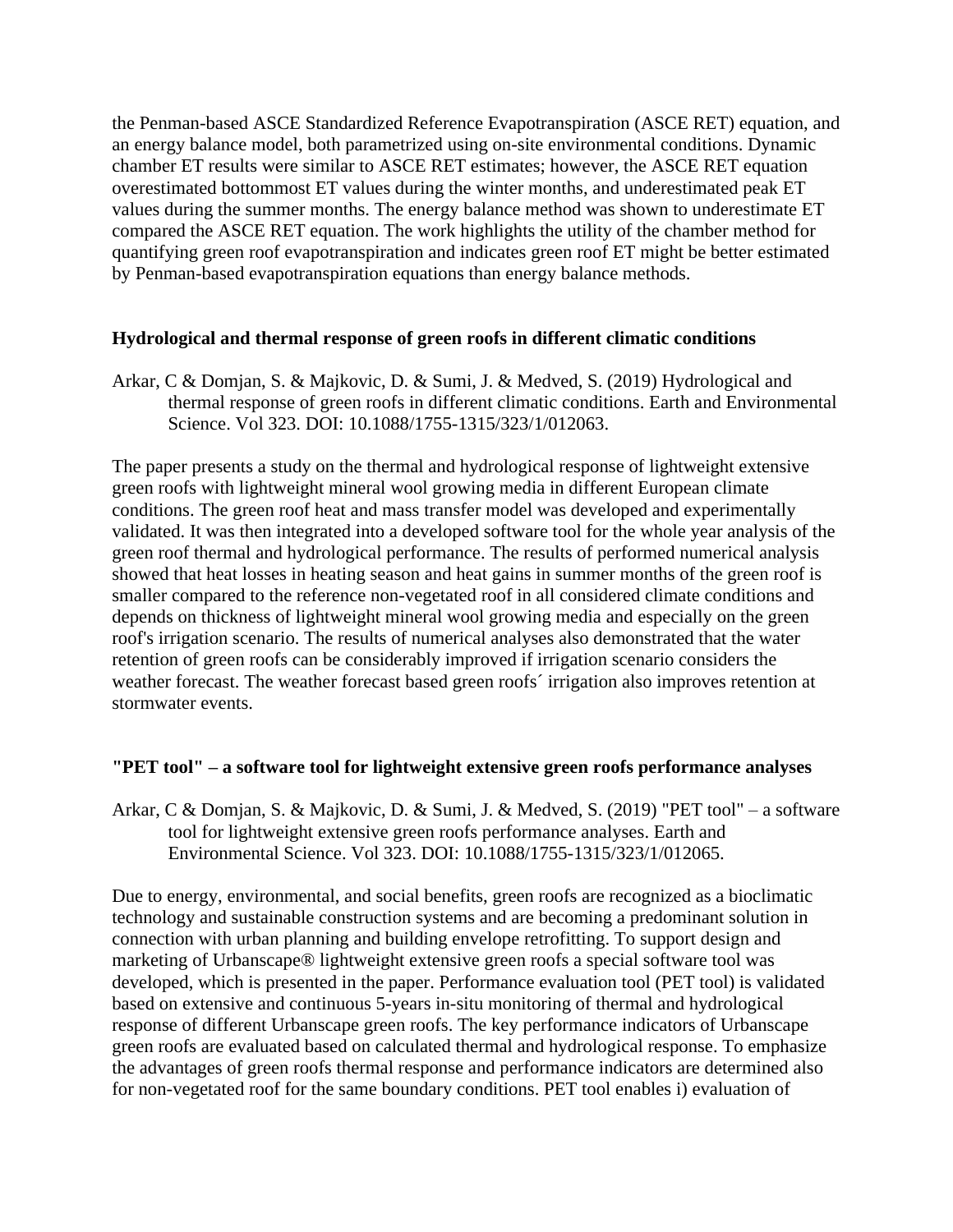Urbanscape green roofs' whole year thermal and hydrological response, ii) to search for the optimal design of the Urbanscape green roof system in terms of energy and water performance, iii) evaluation of comparative advantages compared to non-vegetated roof, iv) energy savings and CO2 emission reduction analyses for heating and cooling season. Analyses can be made for arbitrary worldwide climate conditions since meteorological parameters are gathered from Meteonorm database.

## **Hydrological and thermal regime of a thin green roof system evaluated by physically-based model**

Skala, Vojtech & Dohnal, Michal & Votrubova, Jana & Vogel, Tomas & Dusek, Jaromir & Sacha, Jan & Jelinkova, Vladimira. (2020) Hydrological and thermal regime of a thin green roof system evaluated by physically-based model. Urban Forestry & Urban Greening. Vol 48. DOI: 10.1016/j.ufug.2020.126582

Green roofs, as an element of the green infrastructure, contribute to the urban heat island effect mitigation and the urban drainage outflow reduction. To achieve the desired functions, it is essential to understand the role of the individual roof layers and ensure their proper design.

A physically-based model was used to assess the hydrological and thermal regime of two experimental green roof test beds containing distinct soil substrates (a local Technosol and a more permeable commercial substrate "Optigreen"). The test beds together with a meteorological station were built on the building green roof. Each test bed has an effective area of one square meter and is equipped with a soil temperature sensor and an outflow gauge; one of the test beds is continuously weighed. The observed conditions were simulated using one-dimensional numerical model describing the water flow in variably saturated porous medium by Richards' equation and the heat transport by the advection-conduction equation.

The model was able to satisfactorily reproduce the measured outflow and soil temperature. The water-potential-gradient based root water uptake module effectively captured the water storage depletion between the rainfall events. The difference between the two soil substrates tested is demonstrated by the contrasting ability of the soil layers to retain water. Model representation of the thermal conditions within the green roof soils was achieved using independently evaluated thermal properties of the soils and drainage board. The model was also used to analyze the effects of the substrate depth and type of vegetation cover on the transpiration and soil water regime of the green roofs. Increasing the substrate depth causes a rise of root water uptake and induces a significant reduction of the maximal temperature. The thinner soil profiles are more sensitive to the plant species selection.

## **Scale dynamics of extensive green roofs: Quantifying the effect of drainage area and rainfall characteristics on observed and modeled green roof hydrologic performance**

Hakimdavar, Raha & Culligan, Patricia J. & Finazzi, Marco & Barontini. Stefano, & Ranzi, Roberto. (2014). Scale dynamics of extensive green roofs: Quantifying the effect of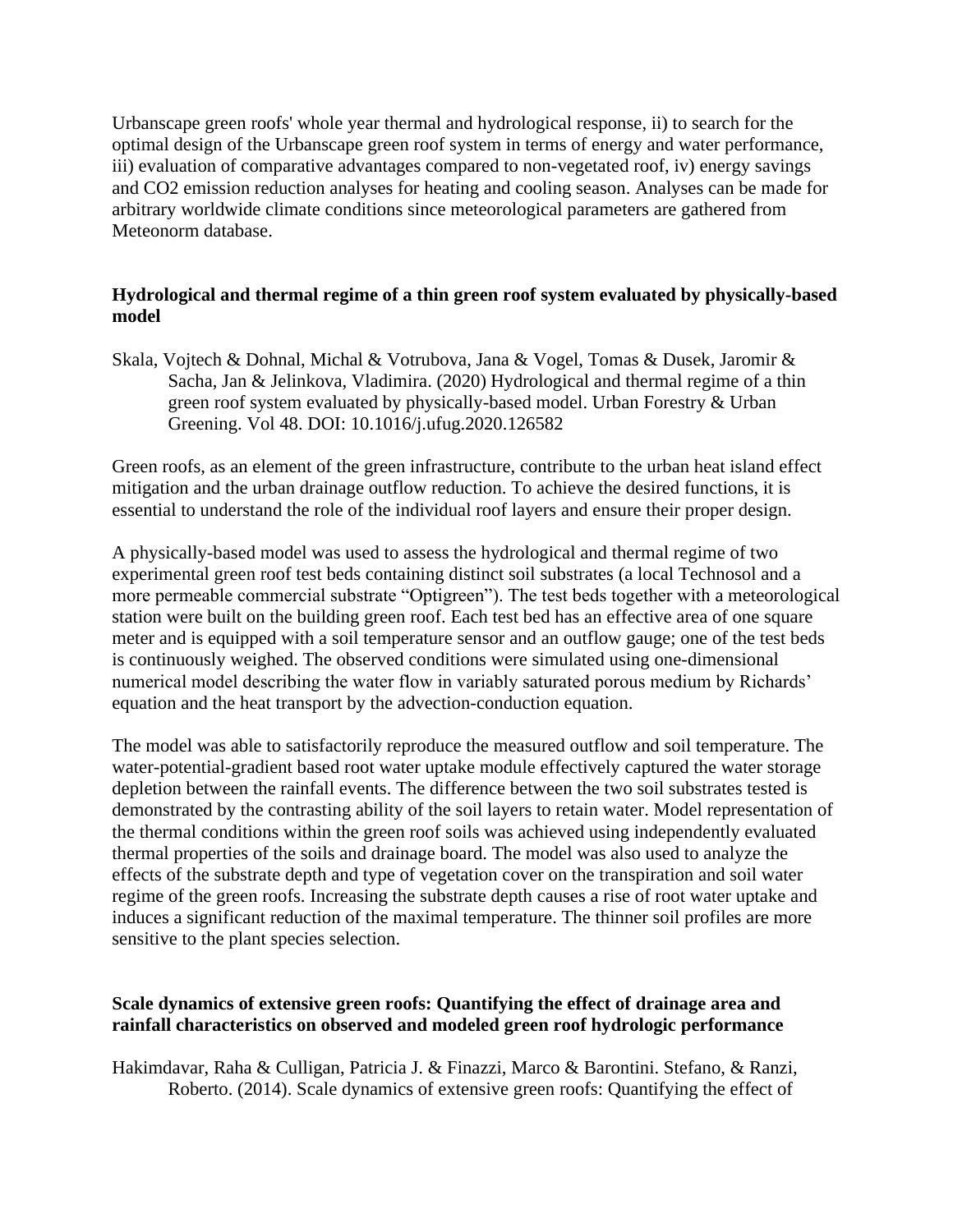drainage area and rainfall characteristics on observed and modeled green roof hydrologic performance. Ecological Engineering. Vol 73. 494-508. DOI: 10.1016/j.ecoleng.2014.09.080

Green roofs offer many benefits for dense urban environments, one of which is their potential to supplement existing stormwater management infrastructure. The ability of green roof systems to act as a decentralized rainwater retention and detention network has been the topic of many recent studies. While these studies have provided important insight into the hydrologic performance of green roofs, none to date, to the knowledge of the authors, have specifically examined the effect of green roof drainage area on system performance in an urban climate. This research aims to understand how rainfall characteristics and green roof scale impact the peak and cumulative volume of green roof runoff during individual storm events. The performance of three extensive green roofs in New York City, each having the same engineered components and age but different drainage areas, is analyzed. It is found that green roof drainage area has the greatest impact on peak runoff reduction peak runoff reduction increases with increasing drainage area whereas rainfall retention and the time to peak runoff are not greatly influenced by drainage area. Data collected from the three green roofs are used to examine the applicability of a one-dimensional infiltration model, HYDRUS-1D, in predicting hydrologic behavior across the different green roof spatial scales. It is found that model performance improves as the green roof drainage area and rainfall volume increases. However, in general, HYDRUS-1D is only partially able to capture the hydrologic behavior of extensive green roofs across the different rooftop scales examined during this study.

#### **Evaluation of common evapotranspiration models based on measurements from two extensive green roofs in New York City**

Marasco, Daniel E. & Culligan, Patricia J. & McGillis, Wade R. (2015). Evaluation of common evapotranspiration models based on measurements from two extensive green roofs in New York City. Ecological Engineering. Vol 84. 451-462. DOI: 10.1016/j.ecoleng.2015.09.001

Although the evapotranspiration (ET) process has historically received limited attention, it is an important factor for assessing the health and behavior of urban green spaces, including green roofs. In this study, common potential evapotranspiration (PET) models, which assume nonwater-limited substrate moisture conditions, and actual evapotranspiration (AET) models, which account for water-limited substrate moisture conditions, are used to predict ET from local climate conditions at two extensive Sedum green roof sites in New York City (NYC); one a vegetated mat system (termed W118) and the other a built in place system (termed USPS). Results from the predictions are compared to 12,000 h of on-site ET measurements obtained using a dynamic chamber system. Among the Hargreaves, Priestley-Taylor, Penman, and American Society of Civil Engineers Penman-Monteith PET models, results from the Priestley-Taylor model, which was developed to predict ET from a wet vegetated surface with minimal advection, best correlate with the dynamic chamber measurements ( $r$ -squared = 0.96 for W118, 0.82 for USPS). Nonetheless, a systematic error is seen whereby the Priestley-Taylor model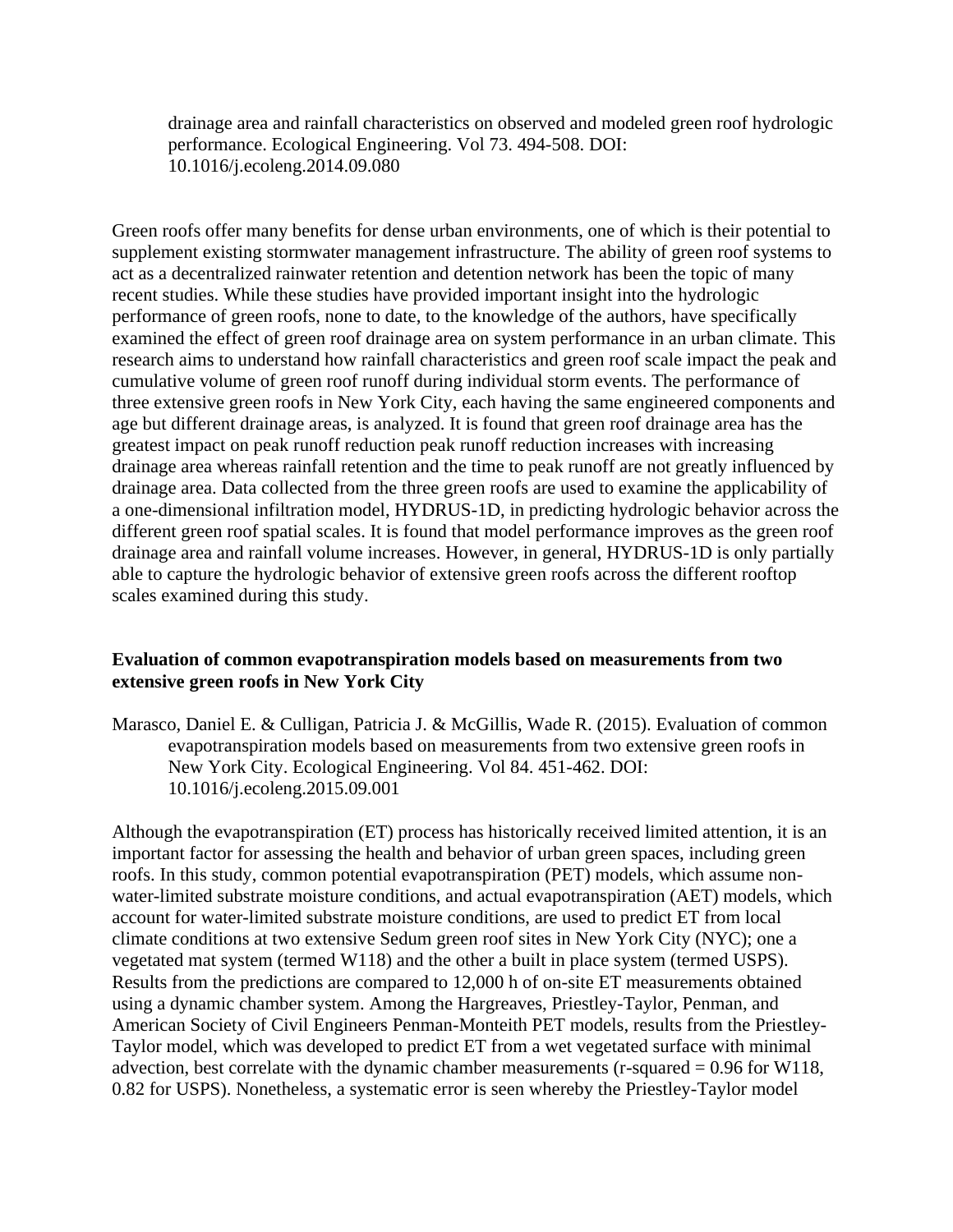overestimates the low ET fluxes observed during the winter months and underestimates the high ET fluxes observed during the summer months. This error is only exaggerated by the inclusion of an advective ET term. To estimate green roof ET under water-limited conditions, a storage model, antecedent precipitation index (API), and advection-aridity model are applied to the Priestley-Taylor formulation to calculate AET. Results indicate that only the API model, which is based on precipitation history alone, can improve upon the Priestley-Taylor PET predictions  $(r-squared = 0.96$  on W118, 0.85 on USPS). Use of a more-physically based, substrate moisture storage greatly over-estimates ET reduction during dry periods. The work provides insight into which common ET models best capture the behavior of full-scale, extensive green roofs, and points to the need for better estimates of green roof ET under climate conditions typical of NYC's winter and summer months.

## **Green roof seasonal variation: comparison of the hydrologic behavior of a thick and a thin extensive system in New York City**

Elliott, R.M. & Gibson, R.A. & Carson, T.B. & Marasco, D.E. & Culligan, P.J. & McGillis, W.R. (2016). Green roof seasonal variation: comparison of the hydrologic behavior of a thick and a thin extensive system in New York City. Environmental Research Letters. Vol 11. Number 7.

Green roofs have been utilized for urban stormwater management due to their ability to capture rainwater locally. Studies of the most common type, extensive green roofs, have demonstrated that green roofs can retain significant amounts of stormwater, but have also shown variation in seasonal performance. The purpose of this study is to determine how time of year impacts the hydrologic performance of extensive green roofs considering the covariates of antecedent dry weather period (ADWP), potential evapotranspiration (ET0) and storm event size. To do this, nearly four years of monitoring data from two full-scale extensive green roofs (with differing substrate depths of 100 mm and 31 mm) are analyzed. The annual performance is then modeled using a common empirical relationship between rainfall and green roof runoff, with the addition of Julian day in one approach, ET0 in another, and both ADWP and ET0 in a third approach. Together the monitoring and modeling results confirm that stormwater retention is highest in warmer months, the green roofs retain more rainfall with longer ADWPs, and the seasonal variations in behavior are more pronounced for the roof with the thinner media than the roof with the deeper media. Overall, the ability of seasonal accounting to improve stormwater retention modeling is demonstrated; modification of the empirical model to include ADWP, and ET0 improves the model R-2 from 0.944 to 0.975 for the thinner roof, and from 0.866 to 0.870 for the deeper roof. Furthermore, estimating the runoff with the empirical approach was shown to be more accurate then using a water balance model, with model R-2 of 0.944 and 0.866 compared to 0.975 and 0.866 for the thinner and deeper roof, respectively. This finding is attributed to the difficulty of accurately parameterizing the water balance model.

## **The Soil Water Apportioning Method (SWAM): An approach for long-term, low-cost monitoring of green roof hydrologic performance**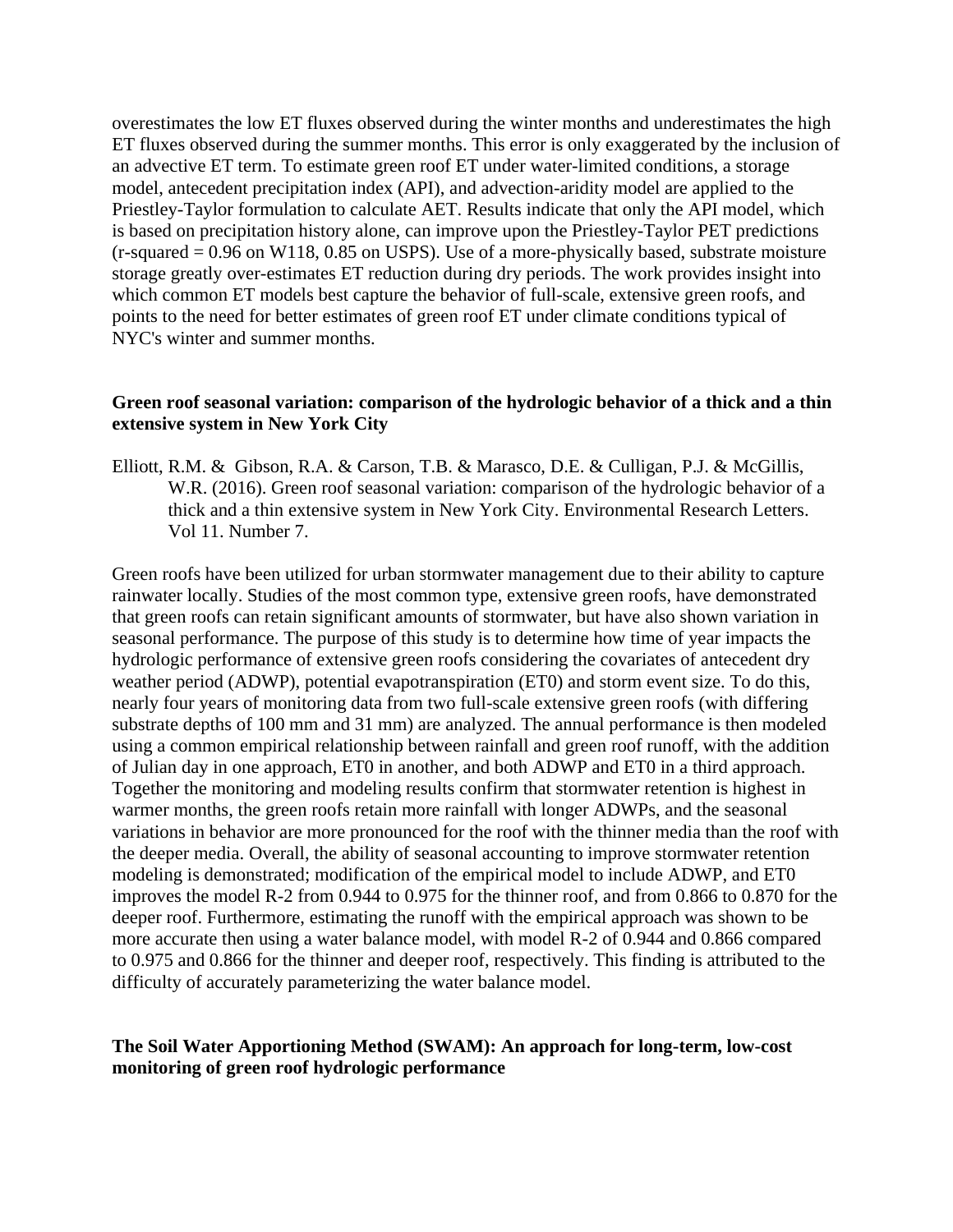Hakimdavar, Raha & Culligan, Patricia J. & Guido, Aida & McGillis, Wade R. (2016). The Soil Water Apportioning Method (SWAM): An approach for long-term, low-cost monitoring of green roof hydrologic performance. Ecological Engineering. Vol 93. DOI: 10.1016/j.ecoleng.2016.05.023

As cities increasingly adopt green infrastructure for the decentralized management of stormwater, there is a growing need to develop cost-effective approaches for the long-term monitoring and performance evaluation of these systems. In this study, a water balance approach - termed the Soil Water Apportioning Method (SWAM) - was developed to enable economic assessment of the long-term hydrologic performance of green roofs. SWAM provides estimates of green roof runoff and evapotranspiration (ET) based solely on measurements of local precipitation, substrate moisture, and the substrate maximum water storage capacity. To validate the approach, SWAM generated values of runoff and ET were compared with 30 months of runoff and ET data obtained from an extensive vegetated mat green roof located in New York City. Accurate runoff and ET estimates were obtained using as few as one substrate moisture measurement per day, although various other data logging frequencies were tested - with best results achieved with data logged every 6-24-h (Nash-Sutcliffe efficiency indices of 0.85-0.91 and 0.73-0.78, for runoff and ET respectively). SWAM-generated runoff values were further validated using 14 months of runoff data obtained at two other extensive green roof sites located in New York City, one a built-in-place system and the other a modular tray system. Results from this study indicate that SWAM provides a viable, low-cost approach for the citywide monitoring of green roof hydrologic performance with nominal instrumentation and implementation costs.

## **Evaluating growing media for a shallow-rooted vegetable crop production system on a green roof**

Elstein, J. & Welbaum, Gregory & Stewart, D.A. & Borys, D.R. (2008). Evaluating growing media for a shallow-rooted vegetable crop production system on a green roof. Acta Horticulturae. 177-184. 10.17660/ActaHortic.2008.782.20.

Green roofs are roof tops planted with vegetation to beautify, modify temperatures, and reduce storm-water runoff to name a few of the reported benefits. Soil or potting mix are commonly used for green roof applications but may be heavy, difficult to contain, and leach mineral nutrients and particulates. The effectiveness of potting soil, petrochemical-based foam sheets and fiberglass sheets was compared on the roof of Seitz Hall on the Virginia Tech campus. In a randomized complete block design, four 4.88 x 0.61 x 0.21 in Plexiglas containers, subdivided into four 0.61 x 0.61 x 0.21 in subplots, were filled with 10 cm potting mix, foam, fiberglass, or blank control over a 6.8 cm drainage layer of gravel. Kale (Brassica oleracea var. acephala) was established from transplants grown from April through May. Runoff, roof temperature, mineral content, media composition, and biomass were recorded for each treatment. A gravity-fed irrigation system supplied water through drip tape as needed. The least runoff came from commercial potting soil and the most from foam. Fiberglass media had the greatest water holding capacity on a dry weight basis. Foam had high moisture holding capacity and good aeration that facilitated excellent root proliferation through the media. Fiberglass had a pH of 8.8 and less root growth. Potting soil produced the greatest kale biomass while foam was second. Foam and fiberglass bad lower nutrient content and cation exchange capacity compared to potting soil. The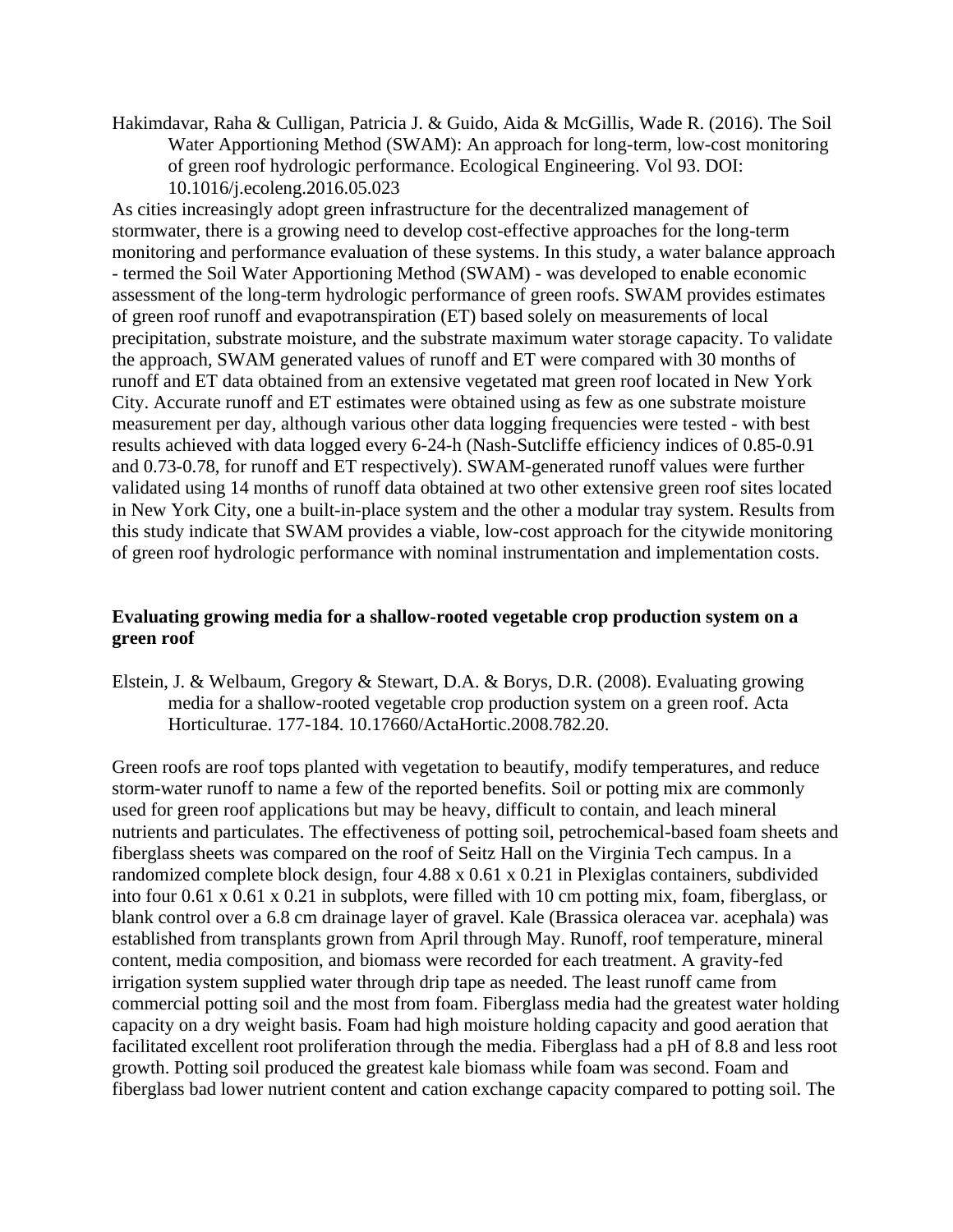mineral content and particulates in the runoff from fiberglass and foam media was very low. Alternative media, like fiberglass and foam, have potential but need to be refined and tailored to green roof applications.

## **Assessing methods for predicting green roof rainfall capture: A comparison between fullscale observations and four hydrologic models**

Carson, Tyler & Keeley, Melissa & Marasco, Daniel E. & McGillis, Wade R. & Culligan, Patricia J. (2014). Assessing methods for predicting green roof rainfall capture: A comparison between full-scale observations and four hydrologic models. Ecosystem Services through Runoff Management. Vol 14. Issue 6. 589-603. DOI: 10.1080/1573062X.2015.1056742

To optimize the application of green roof technology, there is a need to quantify stormwater mitigation in advance of green roof construction. This study contributes toward meeting this need by assessing the utility of four hydrologic models for predicting green roof rainfall capture, including the: (1) curve number method, (2) characteristic runoff equation, (3) Hydrological Evaluation of Landfill Performance (HELP V3.9D) model, and (4) Storm Water Management Model (SWMM V5.1). Modeling results were compared to over twenty-four months of observed runoff data, collected between June 2011 and December 2013, from two full-scale green roofs in New York City (NYC). Both the curve number method and characteristic runoff equation had the highest Nash-Sutcliffe efficiency index (NSEI) between modeled and observed cumulative runoff depth per event (NSEI=0.97) due to parameter calibration requirements, where error was mainly due to variations in green roof antecedent moisture conditions. The HELP model was originally intended for evaluation of a continuous landfill cover. As a result, HELP's inability to account for the non-vegetated areas on green roofs caused underestimation of runoff depth for most events (NSEI=0.84). Alternatively, the SWMM model tended to overestimate event runoff depth (NSEI=0.94), thought to be the result of its storage term parameterization. Model assessments point to the need for more robust parameter estimation methods, particularly for inputs that are statistical or difficult to measure directly, to improve pre-development accuracy of green roof performance models.

## **Monitoring and Modeling the Long-Term Rainfall-Runoff Response of the Jacob K. Javits Center Green Roof**

Abualfaraj, Noura & Cataldo, Joseph & Elborolosy, Yara & Fagan, Daniel & Woerdeman, Sloane & Carson, Tyler & Montalto, Franco A. (2018). Monitoring and Modeling the Long-Term Rainfall-Runoff Response of the Jacob K. Javits Center Green Roof. Water. Vol 10. Issue 11. DOI: 10.3390/w10111494

Drainage from the 27,316-m(2) Jacob K. Javits Convention Center (JJCC) green roof was investigated in the field to quantify the system's long-term rainfall-runoff response. The JJCC hosts one of the largest extensive green roofs in the United States. Utilizing four years of rooftop monitoring data collected using a weather station, custom designed and built drainage systems, three Parshall flumes equipped with pressure transducers, and weighing lysimeters, this study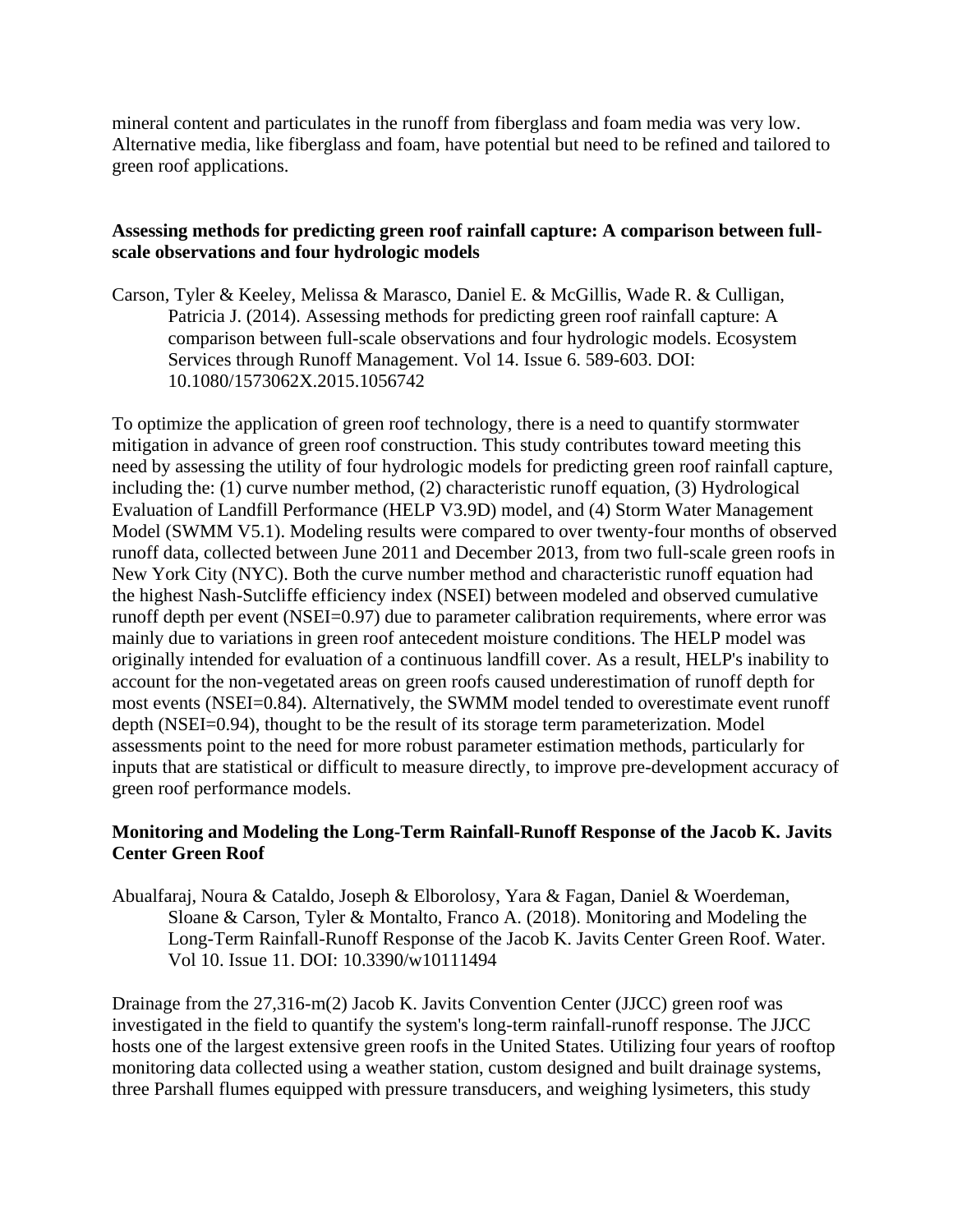quantified the 25.4-mm-deep green roof's ability to decrease the volume and peak rate of runoff. With parameters derived from the site, the Environmental Protection Agency Stormwater Management Model (EPA-SWMM) predicted event total runoff volume and event peak runoff rates to within  $+10\%$  to  $-20\%$  and  $+25\%$  to  $-15\%$  of the observations, respectively. The analysis further indicated that approximately 55% of the cumulative precipitation that fell on the JJCC extensive green roof during the monitoring period (warm weather months, June 2014-November 2017) was captured and retained. The average percent retained on an event-basis was 77%, and average event runoff coefficient was 0.7, implying a substantial reduction in the volume and rate of runoff generated from the roof compared to the pre-green roof condition, when most, if not all, of the precipitated water would have immediately resulted in runoff. Our research suggests that, on average, 96% of rainfall events 6.35 mm or less were retained within the green roof, whereas 27% of the total event volume was retained for events greater than 12.7 mm in depth. A sensitivity analysis suggests if the substrate depth were increased, better stormwater capture performance would be achieved, but only up 127 mm, whereas increased precipitation coupled with warmer temperatures as a result of climate change could decrease the performance by up to 5%, regardless of substrate depth. An equivalency analysis suggested that even shallow green roofs can significantly reduce the required stormwater detention volume that New York City requires on new development. This particular green roof appears to be more than 18 times as cost-effective as a subsurface cistern would be for managing an equivalent volume of stormwater in Midtown Manhattan.

#### **Observed and Modeled Performances of Prototype Green Roof Test Plots Subjected to Simulated Low- and High-Intensity Precipitations in a Laboratory Experiment**

Alfredo, Katherine & Montalto, Franco & Goldstein, Alisha (2010). Observed and Modeled Performances of Prototype Green Roof Test Plots Subjected to Simulated Low- and High-Intensity Precipitations in a Laboratory Experiment. Journal of Hydrologic Engineering. Vol 15. Issue 6. DOI: 10.1061/(ASCE)HE.1943-5584.0000135

With continued urbanization pressure, regulators and developers alike are increasingly looking to new forms of green infrastructure and low-impact development technologies as a means of appropriately integrating built infrastructure into the landscape. This paper describes the results of a series of experiments designed to simulate the hydrologic performance of green roofs under variable precipitation conditions. The experiments were designed in order to test performance under both steady, low-intensity rainfall, as well as under short duration, high-intensity rainfall conditions. A control membrane roof and prototype green roofs of 2.5-, 6.3-, 10.1-cm depths were subjected to simulated precipitation in a laboratory setting. The green roofs delayed, prolonged, and reduced the peak rates of green roof discharge to 22-70% that of a standard roof surface, with greater percent reductions associated with deeper roofs. Negligible discharge was observed from all of the prototypes during the first 10 min of simulated precipitation. Although the fate of the 0.35 cm of precipitation that were applied over this time period can only be determined through additional controlled testing of the prototypes with shorter duration rain events, the potential significance of green roofs that retain this quantity of water is discussed in the context of the historical New York City precipitation record. The results also indicated that nearly all of the precipitation applied was discharged as drainage over the 24 h period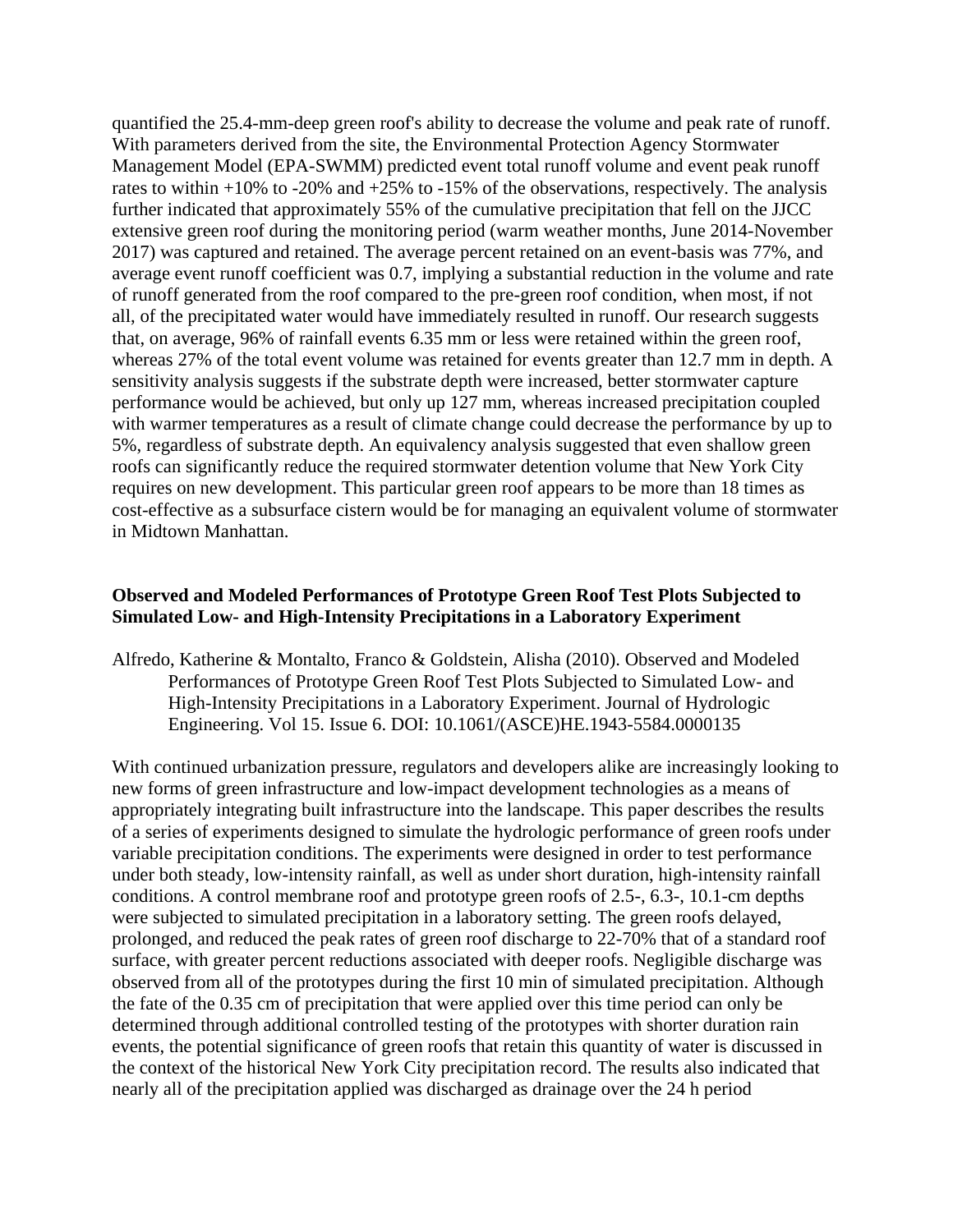immediately following the experiment, suggesting that the percentage of large storms that are retained in green roofs may be insignificant. Green roof runoff coefficients computed from an analysis of the discharge hydrographs ranged from 0.2-0.7, consistent with other studies. Two approaches to predicting the observed discharge using the U.S. EPA's Stormwater Management Model (SWMM) are also presented. The "storage node" approach achieves better overall predictions than the "curve number" approach, which itself tends to significantly underpredict discharge from these systems. Although reasonable sets of predictions were eventually obtained, the selection of appropriate model parameters would not have been possible without the availability of experimental data with which to calibrate the models. The experimental results support the argument that the storm water benefits of green roofs could be significant. However, the writers urge caution in interpreting the results of green roof drainage discharge calculations made using SWMM until additional calibration and validation attempts have been performed.

#### **Modeling stormwater runoff from green roofs with HYDRUS-1D**

Hilten, Roger Norris & Lawrence, Thomas Mark & Tollner, Earnest William (2008). Modeling stormwater runoff from green roofs with HYDRUS-1D. Journal of Hydrology. Vol 358. Issues 3-4. DOI: 10.1016/j.jhydrol.2008.06.010

A study was conducted on the effectiveness of green roofs to mitigate stormwater using computer simulation. In this study, the stormwater performance was simulated for a modular block green roof using a packaged soil moisture simulation, HYDRUS-1D, with simulation results verified by study site data. Simulations were run using HYDRUS-1D for 24-h design storms to determine peak flow, retention and detention time for runoff. Storm data collected as part of a green roof study in Athens, Georgia, USA were used to validate HYDRUS-simulated runoff. The study site consisted of a 37 m(2) (400 ft(2)) modular block green roof containing engineered soil and vegetation including several Sedum species. The study revealed that rainfall depth per storm strongly influences the performance of green roofs for stormwater mitigation, providing complete retention of small storms (<2.54 cm) and detention for larger storms, assuming the measured average moisture content (similar to 10%) as the antecedent condition.

#### **Vegetated Roof Water-Balance Model: Experimental and Model Results**

Sherrard, James A, Jr & Jacobs, Jennifer M. (2012). Vegetated Roof Water-Balance Model: Experimental and Model Results. Journal of Hydrologic Engineering, Vol. 17, Issue 8. DOI:10.1061/(ASCE)HE.1943-5584.0000531

A five parameter, daily vegetated roof water balance model (VR-WBM) was developed, calibrated, and validated by using experimental vegetated roof data from the Seacoast, New Hampshire region. The lysimeter experiment on a sedum canopy characterized water storage with a 0.051 mm resolution. Overall, the results show that the average stormwater runoff reduction was 32% for the study period, and an average reduction per storm was 57%. Average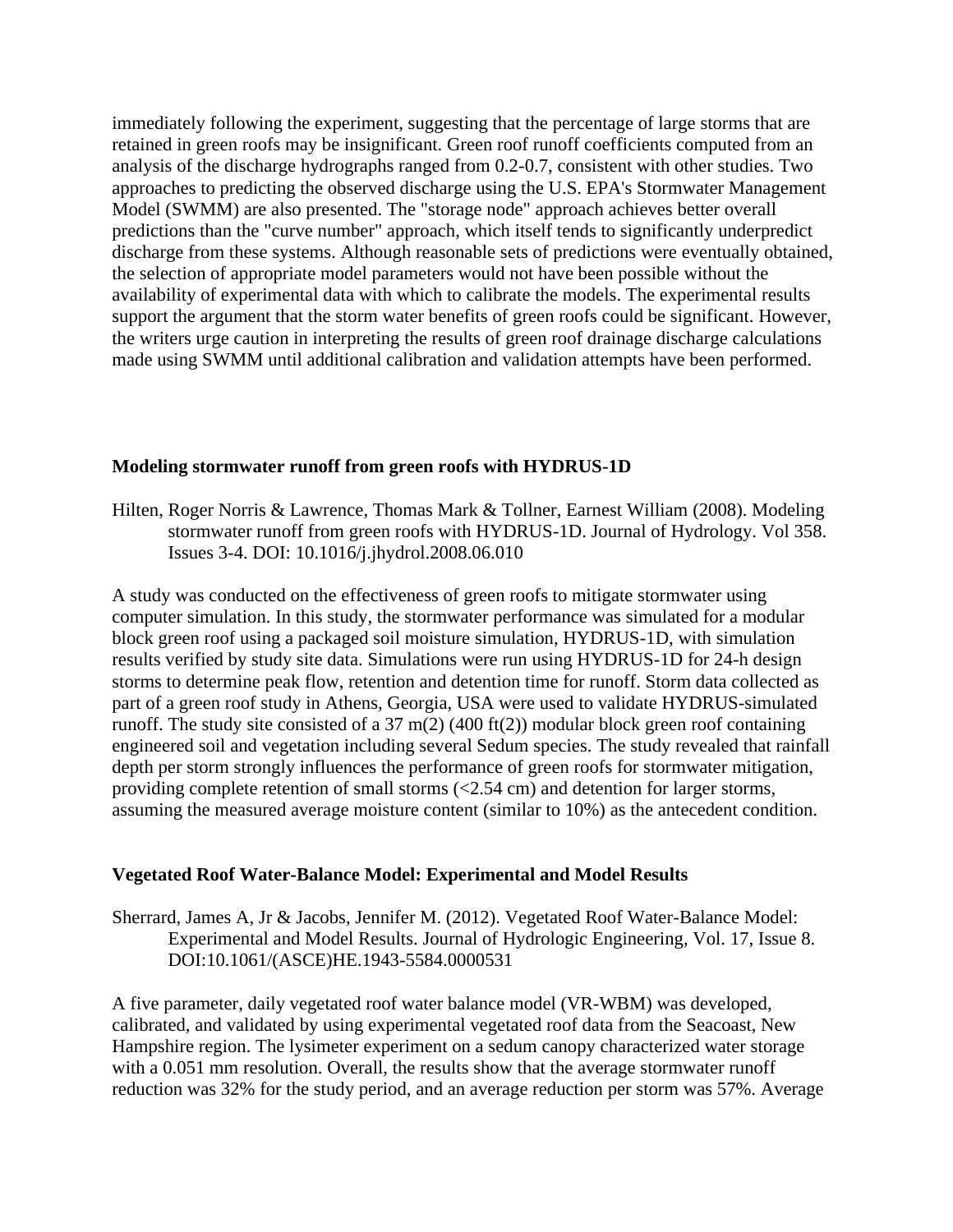daily evapotranspiration (ET) rates were 1.24 mm/day during the warmest month and 0.52 mm/day during the coolest month. For well-watered conditions, the ET losses were wellmodeled by using a grass reference evapotranspiration (ET) value with a crop coefficient of 0.53 for the study's sedum canopy in which the onset of stomatal closure occurs when the soil moisture is 0.11 m(3)/m(3). When soil moisture content values are lower than 0.11 m(3)/m(3), evapotranspiration rates decrease linearly with declining soil wetness. The VR-WBM does an excellent job predicting runoff ( $R - 2 = 0.98$ ) and storage ( $R - 2 = 0.94$ ). Although ET had a lower R-2 value,  $(R-2 = 0.59)$ , the average ET values were within 3% of the observed values, and they do not appear to affect storage and runoff predictions. Additionally, the model demonstrated an ability to accurately quantify antecedent soil moisture and its effect on runoff generation.

## **Effects of Early Structural Changes of Engineered Soils on Green Roof and Bioretention Performance**

Snehota, M. & Hanzlikova, J. & Heckova, P. & Sacha, J. & Jelinkova, V. & Kaestner, A. (2019) Effects of Early Structural Changes of Engineered Soils on Green Roof and Bioretention Performance. Earth and Environmental Science. Vol. 290. DOI: 10.1088/1755- 1315/290/1/012086.

Engineered soils play an important role in urban hydrology e.g. in the functioning of green roofs and storm water bioretention beds. Water infiltration, colloid transport and heat transport are affected by changes in pore system geometry particularly due to development of macropores and clogging by particles. The rate of pedogenesis is often faster than in natural soils due to higher loads of particles as well as by extreme water regimes. In the presented project we assess the temporal changes of hydraulic properties of engineered soils in typical bioretention beds and green roofs by conducting field scale experiments. The aim is to elucidate changes in hydraulic properties by studying the structural changes of soils at the microscale by invasive and noninvasive methods. The outcomes of the research will lead to improved design and management procedures for green roofs and bioretention beds.

#### **Assessment of a green roof practice using the coupled SWMM and HYDRUS models**

Baek, Sang Soo & Ligaray, Mayzonee & Pachepsky, Yakov & Ahn Chun, Jong & Yoon, Kwang-Sik & Park, Yongeun & Hwa Cho, Kyung (2020). Assessment of a green roof practice using the coupled SWMM and HYDRUS models. Journal of Environmental Management, Vol. 261. DOI: 10.1016/j.jenvman.2019.109920

Green roof can mitigate urban stormwater and improve environmental, economic, and social conditions. Various modeling approaches have been effectively employed to implement a green roof, but previous models employed simplifications to simulate water movement in green roof systems. To address this issue, we developed a new modeling tool (SWMM-H) by coupling the stormwater management and HYDRUS-1D models to improve simulations of hydrological processes. We selected green roof systems to evaluate the coupled model. Rainfall-runoff experiments were conducted for a pilot-scale green roof and urban subbasin. Soil moisture in the green roof and runoff volume in the subbasin were simulated more accurately by using SWMM-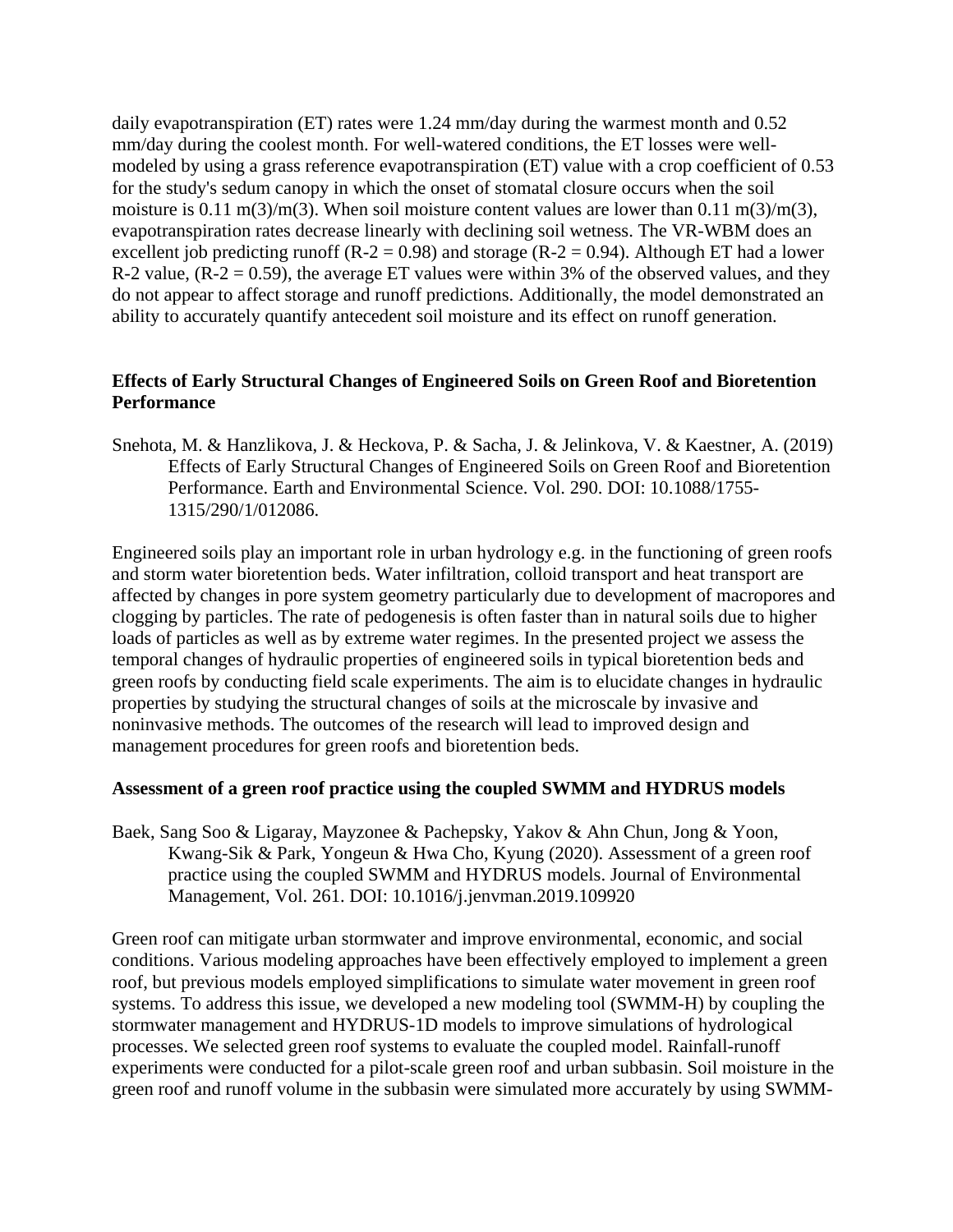H instead of SWMM. The scenario analysis showed that SWMM-H selected sandy loam for controlling runoff whereas SWMM recommended sand. In conclusion, SWMM-H could be a useful tool for accurately understanding hydrological processes in green roofs.

## **Green roof substrate physical properties differ between standard laboratory tests due to differences in compaction**

Conn, Richard & Werdin, Joerg & Rayner, John P. & Farrell, Claire (2020). Green roof substrate physical properties differ between standard laboratory tests due to differences in compaction. Journal of Environmental Management. Vol. 261 DOI: 10.1016/j.jenvman.2020.110206

Green roofs are expanding internationally due to the well documented benefits they provide for buildings and cities. This requires transferable knowledge of the technological aspects influencing green roof design, particularly substrate properties. However, this is made difficult due to differences in substrate testing methods referred to in green roof guidelines and standards. Therefore, we tested a green roof substrate using laboratory-based methods from European (FLL), North American (ASTM) and Australian (AS) green roof guidelines and standards to determine how these methods vary in characterising substrate physical properties (bulk density, water permeability and water holding capacity at field capacity (WHC)). Further, we compared the results from the laboratory-based methods with measures of bulk density and WHC in green roof platforms to determine whether standard methods accurately represent substrate properties in-situ. Results from the standard test methods varied due to differences in sample compaction. The standard test methods that employ Proctor hammer compaction (FLL and ASTM) had greater bulk density (at field capacity and dry) and lower water permeability than Australian standard methods that employ free-fall compaction. WHC did not differ among the standard methods. The Australian standard method better reflected bulk density at field capacity and WHC of the substrate under in-situ green roof conditions. For mineral based substrates, our results suggest that for the FLL and ASTM testing methods, a single Proctor hammer drop will produce a degree of sample compaction equivalent to the free-fall method (AS) and be more representative of bulk density in-situ. Subtle changes in testing procedures would allow for more direct comparison of substrate properties between standard methods and help enable the international transfer of knowledge for substrate design.

## **Design of a Remote-Controlled Platform for Green Roof Plants Monitoring via Hyperspectral Sensors**

Moroni, Monica & Porti, Michele & Piro, Patrizia (2019) Design of a Remote-Controlled Platform for Green Roof Plants Monitoring via Hyperspectral Sensors. Water. Vol 11. Issue 7. ISSN: 2073-4441. DOI: 10.3390/w11071368.

The combination of an appropriate design and careful management of green infrastructures may contribute to mitigate flooding (stormwater quantity) and pollutant discharges (stormwater quality) into receiving water bodies and to coping with other extreme climate impacts (such as